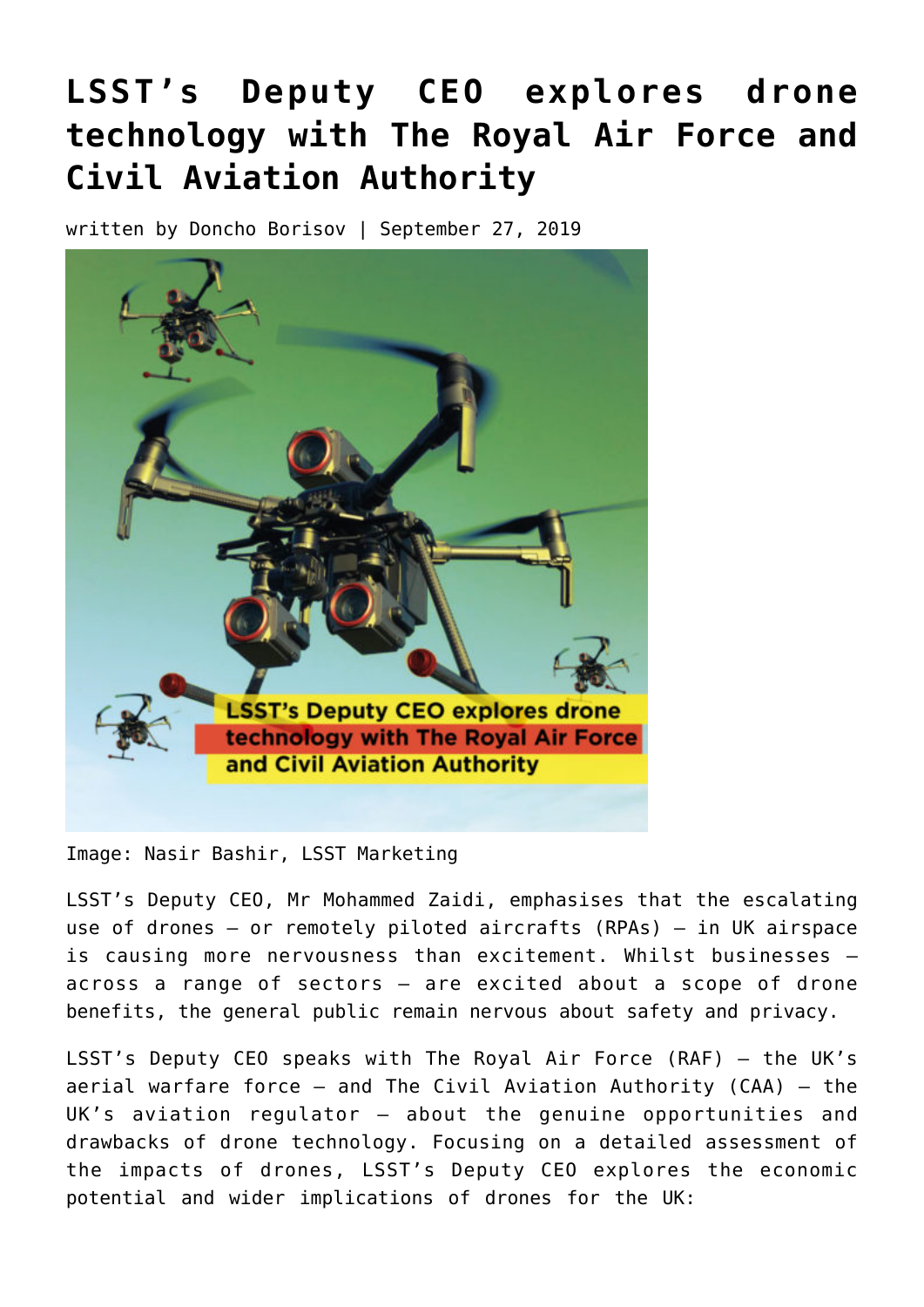## **What research is needed to ensure that drones are used in an effective, ethical and safe way?**

#### **RAF Spokesperson:**

The UK's use of RPAS will always comply with applicable international law, including (in an armed conflict) international humanitarian law, following principles of distinction, humanity, proportionality and military necessity. The UK's clearly defined Rules of Engagement are formulated on this basis.

*The same strict Rules of Engagement that govern the use of conventional military aircraft also apply to RPAS and targets are always positively identified as legitimate military objectives.*

*The UK meets the requirements to seek to protect civilians under International Humanitarian Law. UK policy includes robust criteria on establishing positive identification and requires commanders to do everything feasible to verify that the target is a military objective. UK Targeting Directives and Rules of Engagement, which are approved by Ministers, provide clear direction for commanders on this policy, which is constantly reviewed in light of changing circumstances.*

*UK Reaper aircraft are piloted by highly trained professional military pilots who adhere strictly to the same laws of armed conflict and are bound by the same clearly defined rules of engagement which apply to traditionally manned RAF aircraft pilots. Our professional pilots adhere to the Law of Armed Conflict and UK Rules of Engagement. The decision to release a weapon is subject to the same considerations whether remotely piloted or not. Every effort, which includes in some circumstances deciding not to release weapons, is made to ensure the risk of collateral damage, including civilian casualties, is minimised.*

*It should be noted that RAF Reaper (and for the future Protector) is not an autonomous system and the aircraft do not have the capability to employ weapons unless commanded to do so by professional pilots. UK military personnel are always involved in the decision to employ and in the act of releasing weapons. There is no intent within the MOD to develop systems that operate without human input in the control and weapon command chains.*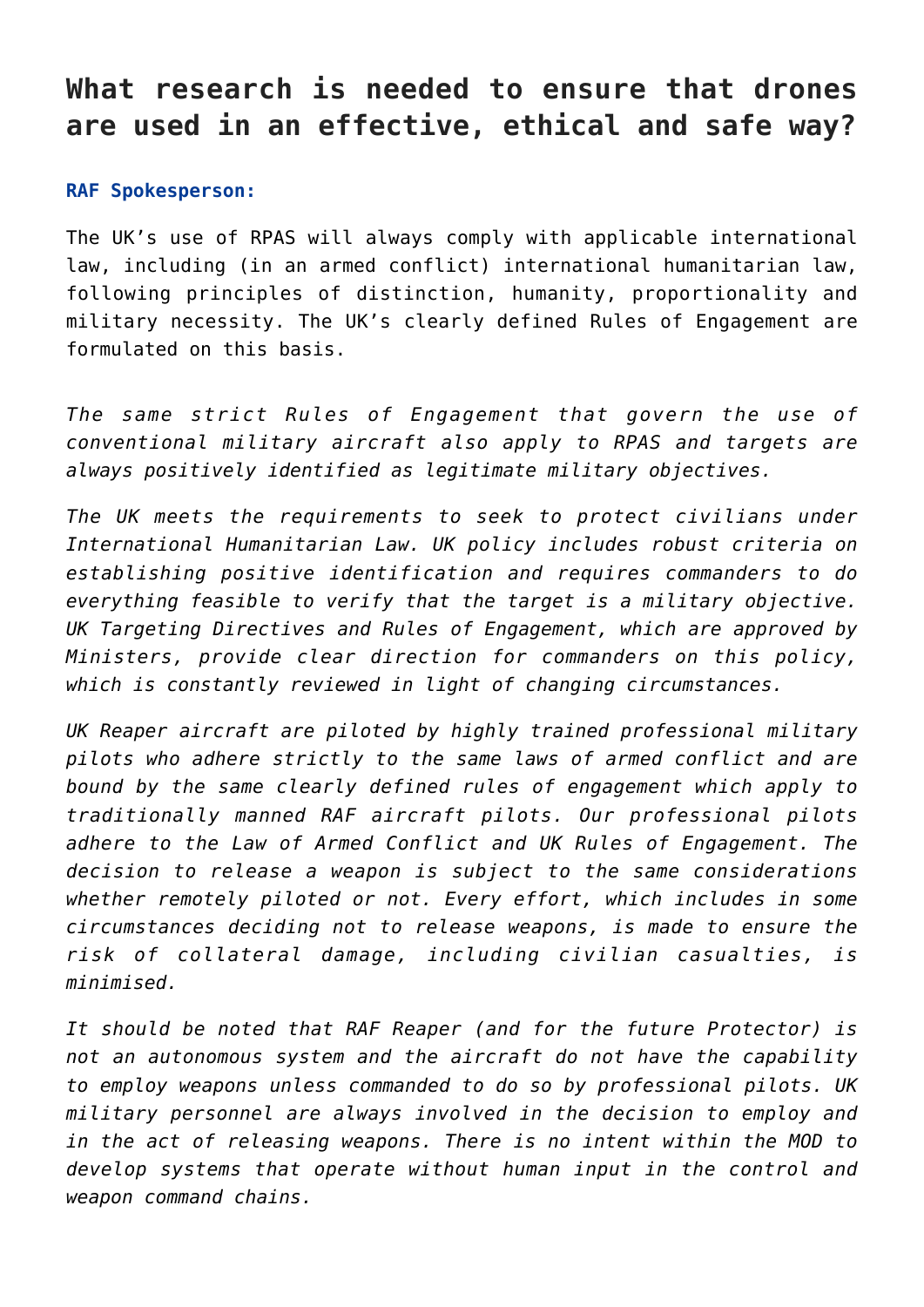### *CAA Spokesperson:*

It is important that regulators and industry work together to ensure drones are used safely and are safe to use.

**Do you believe that RPAs will become increasingly available to journalism in the future despite the use of aerial platforms – that include helicopters and hot air balloons – not being new to journalism? It seems that 'drone technology' is almost as old as aviation itself.**

#### **RAF Spokesperson:**

The RAF do not use RPAS for journalism. The vast majority of our RPAS operations are for surveillance purposes – RPAS persistence provides essential intelligence contributing to the safety of allied forces on the ground.

**The largest remotely piloted aircraft flying today is the US Air Force Northrop Grumman RQ-4 Global Hawk. Its capabilities are a closely guarded secret despite it having a wingspan of an airliner. Are you able to shed any light on what this machine actually does?**

### **RAF Spokesperson:**

The RAF do not operate the RQ-4, however, plenty of information is available on this platform from open source: <https://www.military.com/equipment/rq-4-global-hawk>

**It is not just gigantic RPAs is it? There is now a swarm of insect-sized nano-bots –**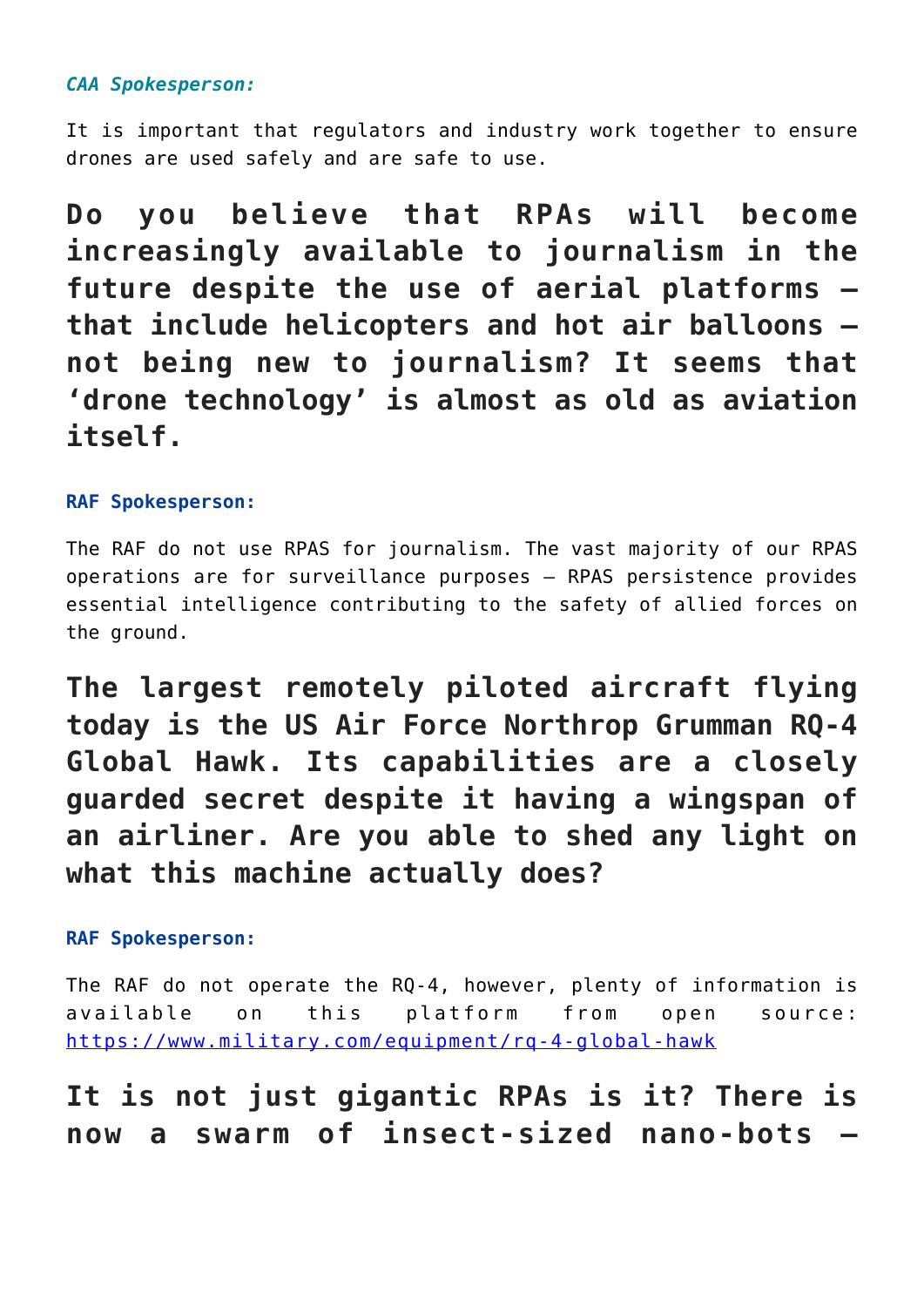**somewhat 'tech-creatures' of the science lab. The Norwegian-developed Black Hornet, operated by the British Army in Afghanistan, is a 10cm long nano-drone weighing only 16g. But will they be so small as to 'be exempt from all regulations'?**

### **RAF Spokesperson:**

I think you are referring to Black Hornet, used by UK forces abroad from 2011, this was retired from service in 2017.

**Drones are now being routinely used by governments all over the world and the advantages of RPAs are significant – but what needs to be done to ensure that the disadvantages are minimized? For example, drug cartels have been using drones to smuggle significant quantities of illegal drugs.**

### **RAF Spokesperson:**

The RAF are continuing to significantly improve our RPAS capabilities by introducing the Protector RG Mk1.

*The RAF Protector RG Mk1 will provide significantly enhanced capabilities. UK modifications include enhanced data links and UK weapon payloads (Brimstone 3A and Paveway IV). Protector is considered a technological step-change with regards to RPAS capability, delivering unique intelligence gathering capability and increased endurance. The Protector is designed with anti-icing and lightning protection ensuring an unmatched ability to operate in adverse weather conditions and is also the world's first RPAS to be designed, built and certified against stringent NATO and UK safety standards.*

*The aircraft will contribute to Homeland and global Defence tasks across the spectrum of operations, including but not limited to, military aid to civil authorities (search and rescue, disaster*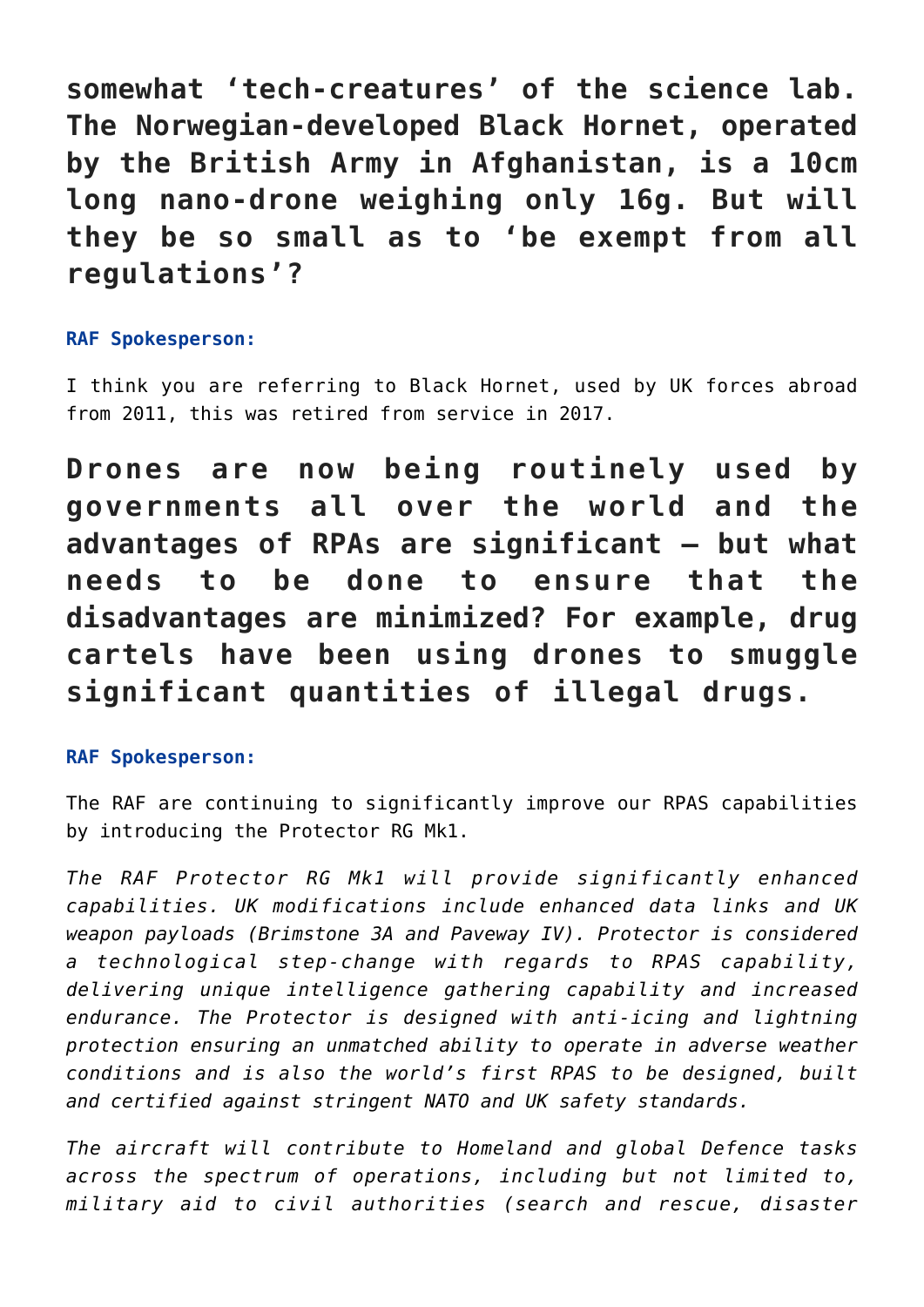*monitoring or flood prevention activities), and armed intelligence, surveillance, reconnaissance and target acquisition at long range and for long periods until beyond the mid-2030s. The UK is also heading European efforts to enable seamless integration of RPAS within civilian airspace through close involvement with the CAA.*

#### **CAA Spokesperson:**

Enforcement powers need to keep pace with technological development. Legislation has already been introduced to tackle the misuse of drones. That legislation will need to be kept under review to adapt to new challenges.

# **While our definition of drones is typically limited to unmanned vehicles, certain forms of autonomous transportation should be considered as 'drone transportation' too?**

### **CAA Spokesperson:**

Regulators across the globe are focusing on the development of urban air mobility vehicles (manned and unmanned). Regulations will need to be introduced to oversee this emerging technology.

**In 2018, Gatwick airport was closed for three days straight. The pandemonium was caused by disputed 'drone sightings'. Hundreds of flights were cancelled and innocent people arrested. The end result was the introduction of drone detection systems in the UK – will this be enough to prevent intentional attacks on airports?**

#### **RAF Spokesperson:**

A small team of RAF personnel were deployed to Gatwick Airport in response to a request from Sussex Police following reports of repeated drone encroachments to the airport authority airspace. The military support was requested and provided under 'Military Aid to Civil